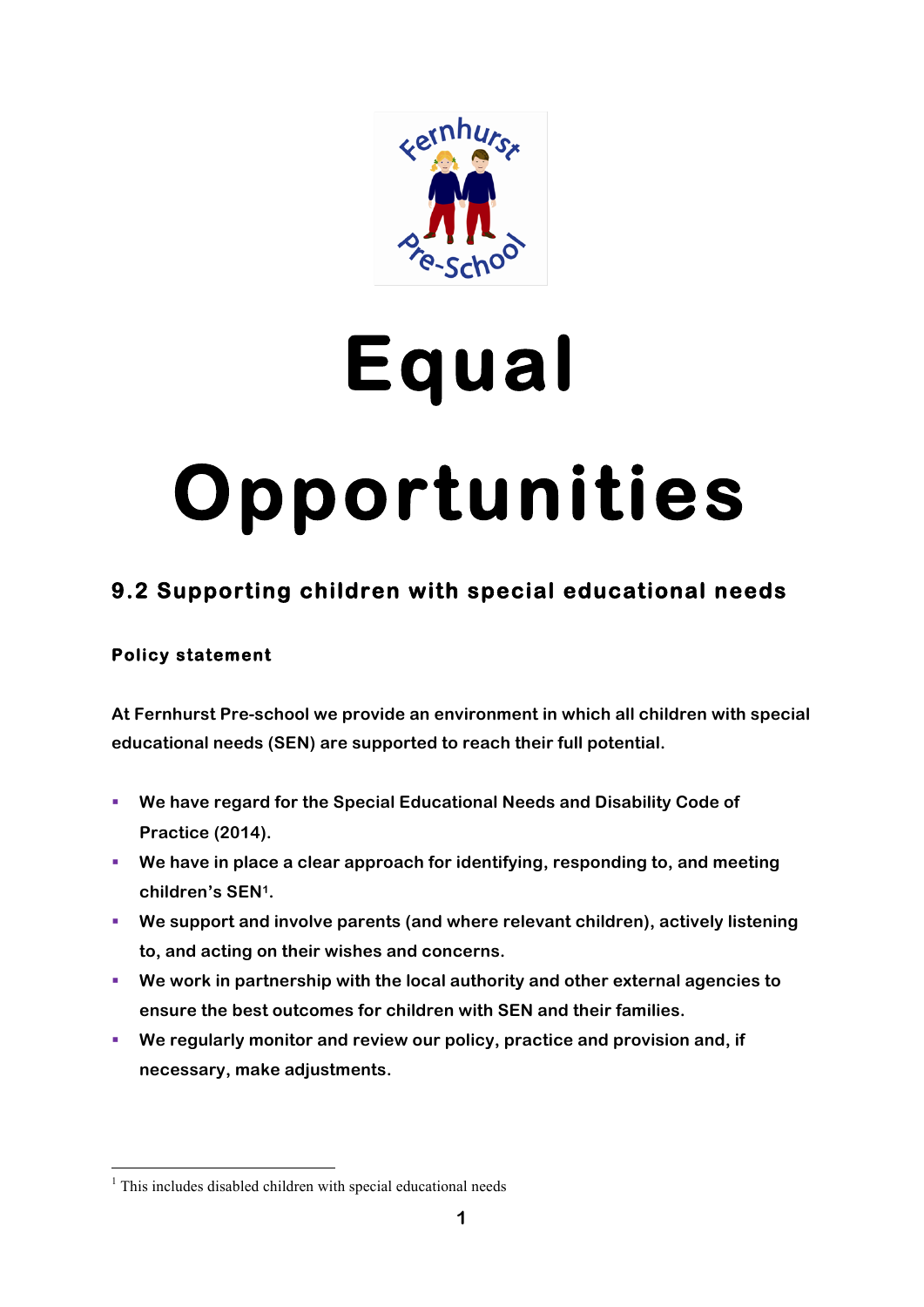#### **Procedures**

§ **We designate a member of staff to be the Special Educational Needs Coordinator (SENCO) and give her name to parents. Our SENCO is:** 

#### **BIZZY KOFFMAN**

- § **The SENCO works closely with the manager and other colleagues and has responsibility for the day-to-day operation of our Supporting Children with Special Educational Needs Policy and for co-ordinating provision for children with SEN.**
- § **We ensure that the provision for children with SEN is the responsibility of all members of the setting.**
- We ensure that our inclusive admissions practice ensures equality of access and **opportunity.**
- § **We provide a broad, balanced and differentiated curriculum for all children.**
- § **We apply SEN support to ensure early identification of children with SEN.**
- § **We use the graduated approach system (assess, plan, do and review) applied in increasing detail and frequency to ensure that children progress.**
- § **We ensure that parents are involved at all stages of the assessment, planning, provision and review of their children's special education including all decision making processes**
- § **Where appropriate, we take into account children's views and wishes in decisions being made about them, relevant to their level understanding.**
- We provide parents with information on local sources of support and advice e.g. **Local Offer, Information, Advice and Support Service.**
- We liaise and work with other external agencies to help improve outcomes for **children with SEN.**
- We have systems in place for referring children for further assessment e.g. **Common Assessment Framework/Early Help Assessment and Education, Health and Care (EHC) assessment.**
- § **We provide resources (human and financial) to implement our Supporting Children with Special Educational Needs Policy.**
- We ensure that all our staff are aware of our Supporting Children with Special **Educational Needs Policy and the procedures for identifying, assessing and making provision for children with SEN. We provide in-service training for parents, practitioners and volunteers.**
- § **We raise awareness of our special education provision via our website and or promotional materials.**